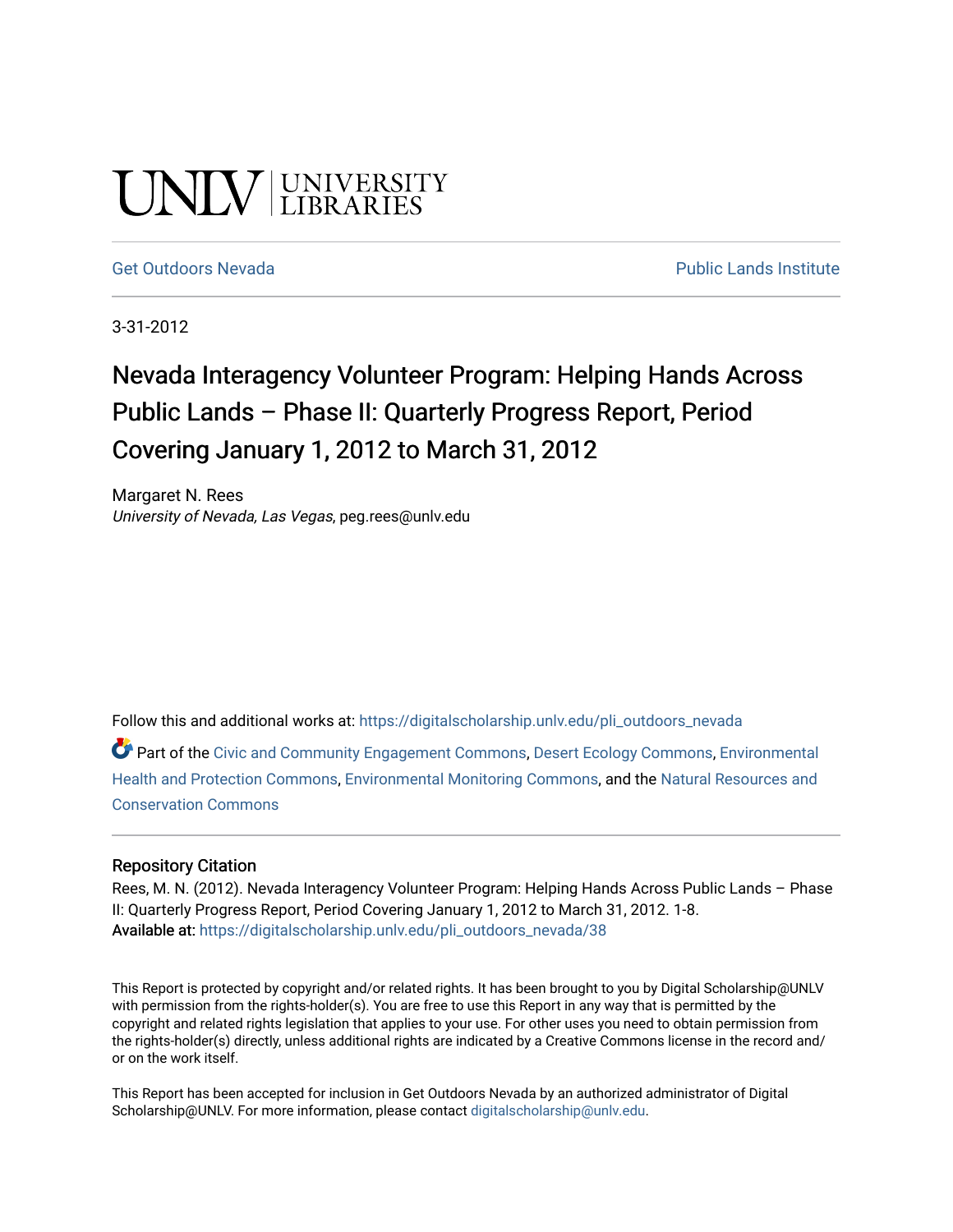

## **QUARTERLY PROGRESS REPORT**

University of Nevada, Las Vegas Period Covering January 1, 2012 to March 31, 2012

Cooperative Agreement Number H8R07060001 Task Agreement Number J8R07070001

Nevada Interagency Volunteer Program: Helping Hands Across Public Lands – Phase II

#### **Executive Summary**

- The number of records in the volunteer database increased by 4.96% over the last quarter. The database now contains 7,423 records.
- Results show an average of 1,259 visits per month, and with an average of 3,015 pages viewed per month.
- Get Outdoors Nevada supported 14 volunteer events in a variety of ways. These events utilized 364 volunteers whom contributed approximately 2,414 hours of service.
- Three community outreach events were attended, resulting in 293 direct contacts with 50 names added to the database.
- The automated volunteer orientation training project has been completed and disks have been deleivered to the 4 agencies.
- Five volunteer trainings were conducted.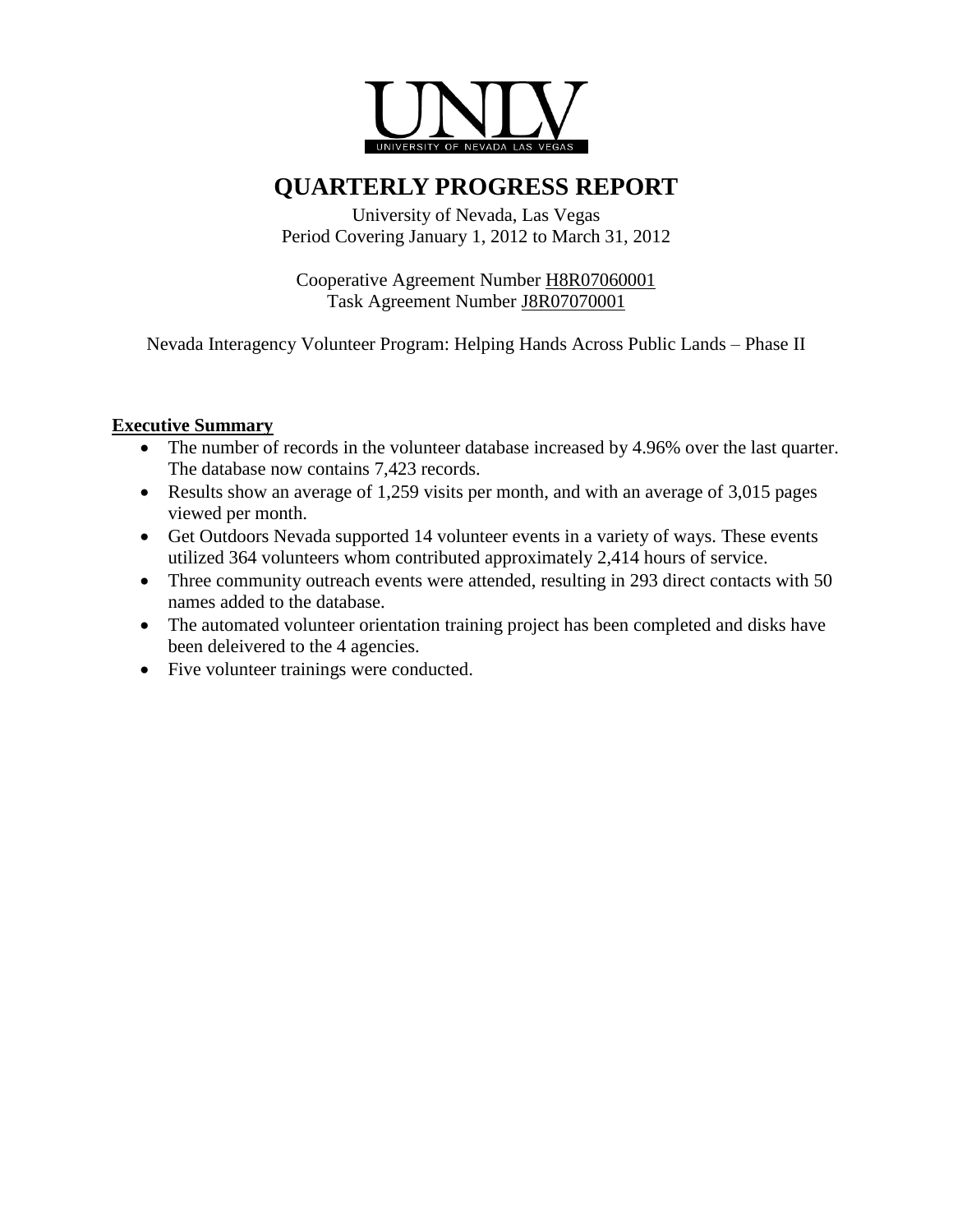#### Task 1. Refine and maintain a quality Web-based volunteer database.

The Volgistics volunteer database is now populated with 7,423 records. (See Figure 1 below). The number of volunteers in the database increased by 4.96% over the quarter.



Fig. 1 above shows the number of records in the database of volunteers.

#### Task 2. Manage, update, and administer an IVP Website.

Average website activity increased; results are as follows:

- An average of 1,259 visits per month, an increase from an average of 1,080 visits per  $\bullet$ month last quarter.
- An average of 3,015 pages viewed per month, an increase from an average of 2,328 visits ۰ per month last quarter (See Fig. 2 below.)



Fig. 2 Get Outdoors Nevada Website Activity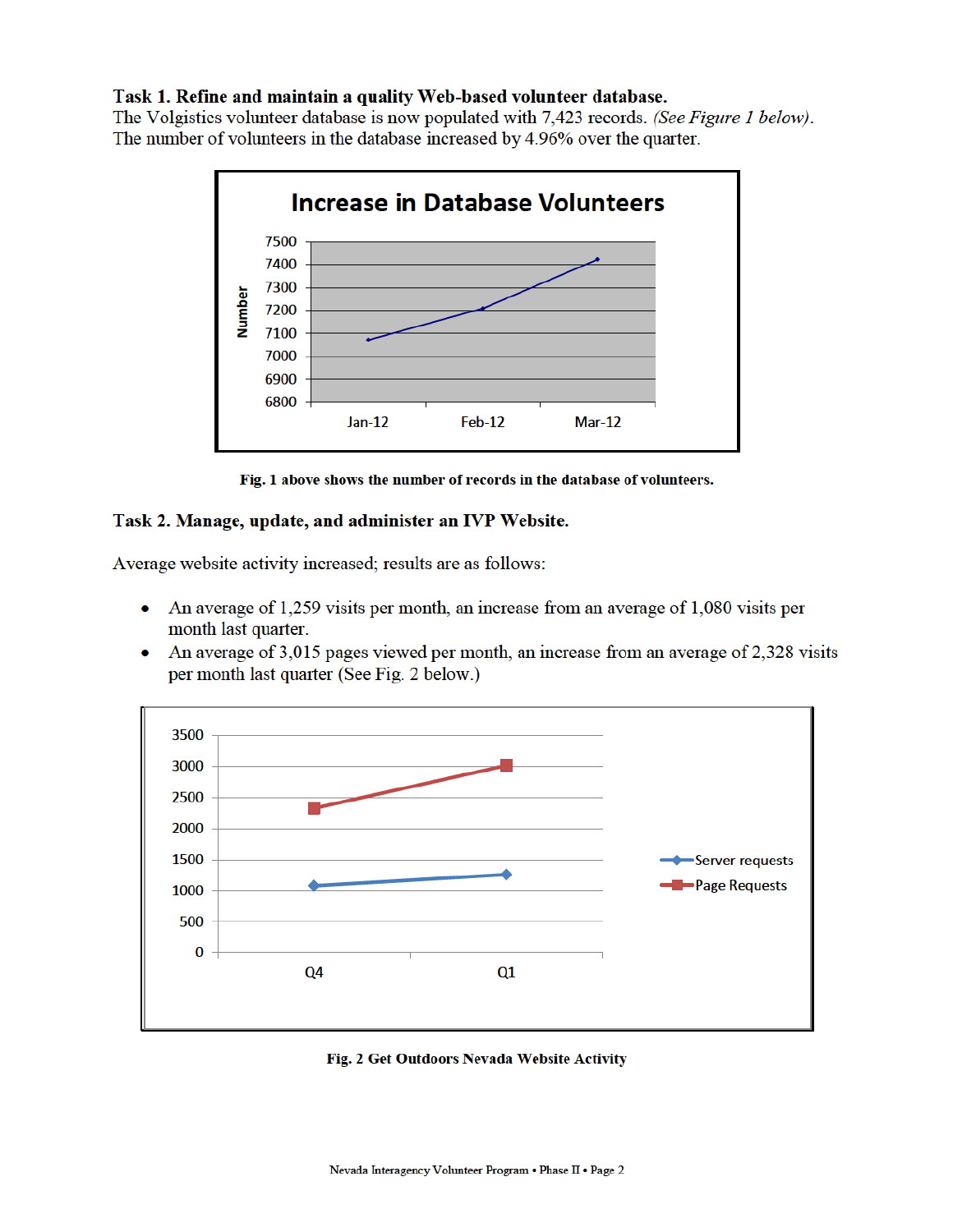#### **Task 3. Evaluate and revise, as appropriate, Standard Operating Procedures (SOPs) for all areas of interagency volunteer management.**

The Interagency Volunteer Team (IVP) met four times during the quarter, with its primary focus on National Volunteer Week, Make-A-Difference Day Events, updating their workplan, and planning for spring events and training schedule.

#### **Task 4. Evaluate and update strategies and tools for volunteer recruitment.**

The IVP team continues to create and send out a monthly newsletter, which includes information on how to volunteer for upcoming volunteer opportunities. These opportunities include episodic volunteer opportunities, as well as operation volunteer opportunities. The IVP team also continues to recruit volunteers through *volunteer.gov* and their own agency websites.

In addition, three community outreach events were attended. Staffed by the Public Lands Institute, these events are an opportunity to personally meet and recruit new people to volunteering with Get Outdoors Nevada. Table 1 contains a summary of the contacts made.

| <b>Event Name</b>            | Number of<br><b>Direct Contacts</b> | Number added to<br><b>Mailing List</b> |
|------------------------------|-------------------------------------|----------------------------------------|
| Winter EdFest                | 74                                  |                                        |
| UNLV Spring Involvement Fair | 104                                 | 33                                     |
| Inside Out                   | 115                                 |                                        |

#### **Table 1. Community Outreach Attendance September 2011-December 2011**

#### **Task 5. Support Agency Departments and SNAP Teams with conservation projects that require volunteer workforce on the public lands.**

The IVP team continues to work with other SNAP teams to provide logistical support for volunteer events. The Public Lands Institute provided support for the following 14 events which are summarized in Table 2.

#### **Greenway Clean-Up**

January 28, 2012- South end of Greenway- BLM 56 yds were removed by 18 volunteers putting in 5 hours each

#### **Cottonwood Cove East Restoration**

January 28, 2012- Cottonwood Cove- NPS 6 volunteers raked and flattened over 100 feet of berm formed on both sides of a decommissioned road. Approximately 1,000 seedballs were distributed afterwards to promote native plant growth.

#### **Eldorado Canyon Graffitti Removal**

February 4, 2012- Eldorado Canyon- NPS

This was a combination of graffiti and litter removal due to the number of volunteers and needs of Lake Mead NRA. The 15 volunteers were divided into two groups to focus on different job duties. Approximately 400 pounds of litter was removed from the Nelson's Landing area and approximately 80 square feet of graffiti was removed from rock surface. This included several boulders and canyon walls in the Nelson's Land area. Volunteers donated 60 hours to the cause.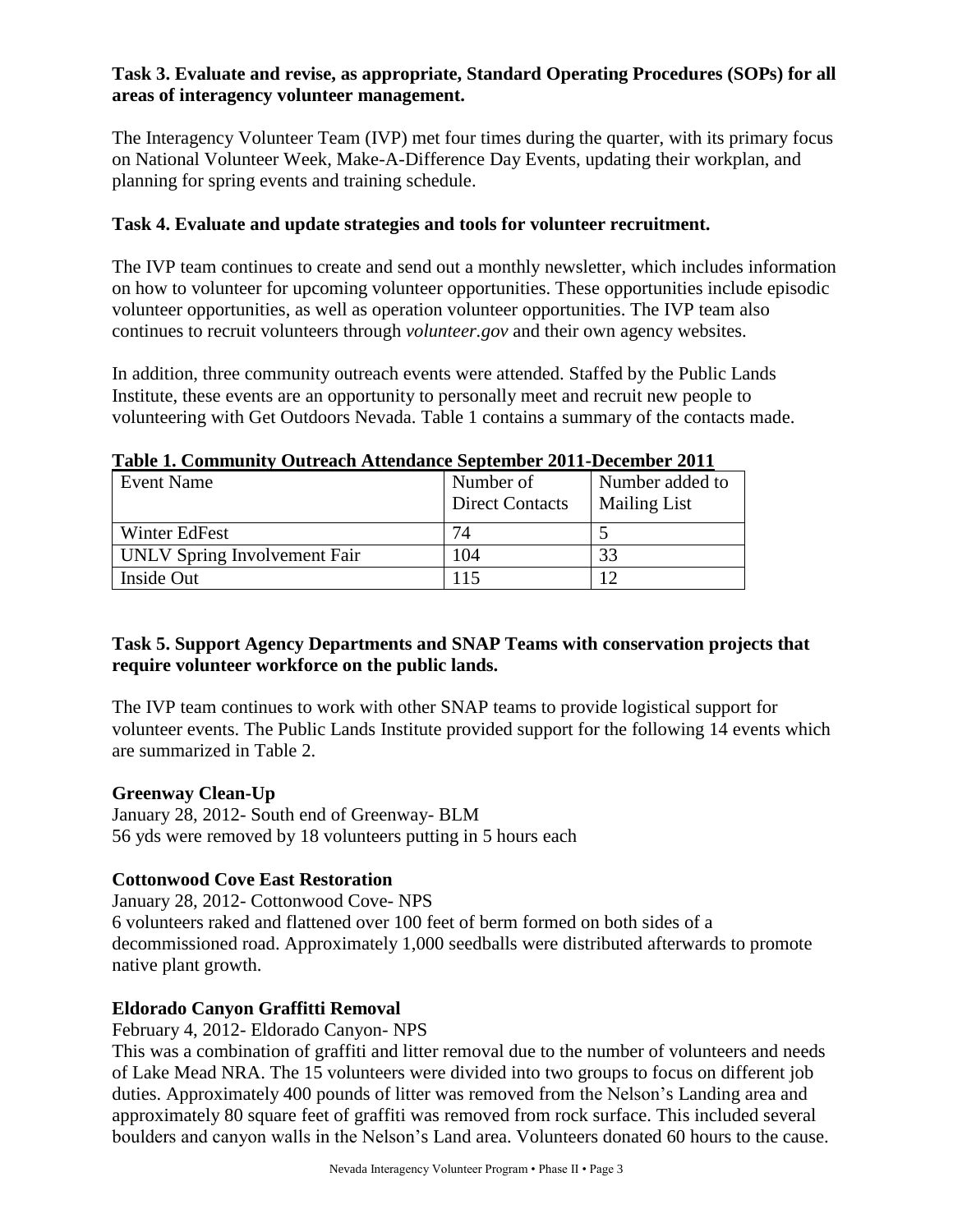#### **Kellogg and Money Clean-up**

February 11, 2012- Pahrump- BLM 34 volunteers removed 140 cubic yards of trash.

#### **Van Allen and Eldora Clean-up**

February 25, 2012- Van Allen and Eldora- BLM 8 volunteers removed 20 cubic yards of trash

#### **Enclosure Ridge Fence Removal Project**

February 28- March 3, 2012- Desert Wildlife Refuge- USFWS

Event still took place. No volunteers because of bad weather. The crew worked in the Desert NWR near Pahranagat NWR, to remove fencing materials of a fence dubbed "Enclosure Ridge" (UTM 11 S 665139 4116421). A lot of the fence was taken down in 2011 during Alternative Spring Break with UNR students but a pile of materials were still left 2 miles away from any nearby road. In all, 1,322 lbs of fencing material was hauled out on the backs and shoulders of the determined crew, hiking over 28 miles during the project. The breakdown of the materials is as follows: 78 t-posts, 27 wood stakes, 8 rolls of fencing, 10 rolls of barbed wire and 5 fencing pipes.

#### **National Wildlife Week: Habitat Planting**

#### March 10, 2012-Desert Wildlife Refuge- USFWS

On a beautiful day for conservation on the Desert NWR, 59 volunteers split into teams led by FWS staff, Friends of Nevada Wilderness, and SNAP SCAs for safety and work briefings then eagerly planted trees and other native plants. The groups consisted of volunteers from the University of Nevada Cooperative Extension Junior Master Gardeners Club, Cub Scout Pack 835, and local citizens. During the event at Corn Creek Station, 470 plants and deep pipes were installed covering 3.5 acres near trails, outwash channels, the new pond and Headquarters.

#### **Save the Desert Eco-walk**

#### March 10, 2012- Cottonwood Cove- NPS

128 Volunteers removed litter from 1.5 linear miles along each side of the road to the Cottonwood Cove marina, as well as, cleaning 1 mile in each direction of the marina of beach area. Approximately 20 cubic yards of litter was removed which included several feet of sheet metal along the road.

#### **Native Seed Collecting Event**

March 10, 2012- Lake Mead- NPS Cancelled due to native flowers in seed.

#### **Stewardship Saturday: Endangered Species Habitat Improvement**

March 17, 2012- Ash Meadows- USFWS

On a beautiful day for habitat improvement work on Ash Meadow NWR, 16 volunteers split into teams and then gingerly used hedge clippers to trim cattails down to the base. Clearing the cattail overgrowth provides a more habitable environment for the endangered Ash Meadows Amargosa pupfish.

#### **Spring Break on Desert National Wildlife Refuge**

March 19, 2012 – March 23, 2012- DNWR- USFWS

Nevada Interagency Volunteer Program • Phase II • Page 4 A snowy Sunday evening welcomed volunteers who camped out on Desert NWR for University of Nevada at Reno's Alternative Spring Break. The group camped for a total of 6 nights. Nine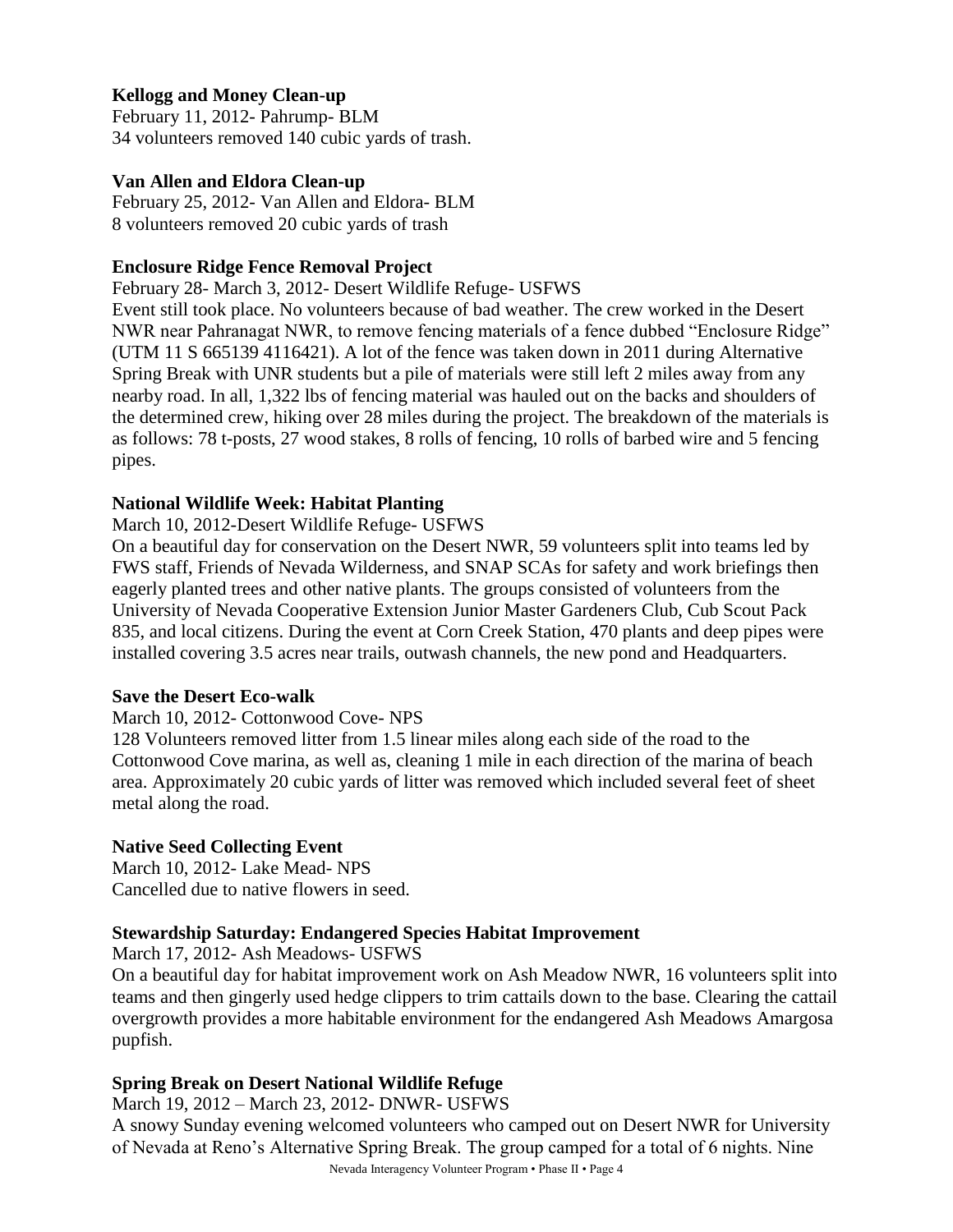UNR students, 4 Southern Nevada Agency Partnership Student Conservation Association Interns, 5 members of the Friends of Nevada Wilderness and 3 Las Vegas citizens spent the week working and camping on the Refuge. Together they decommissioned .62 miles of back country two track road, planted 139 native trees and brush, and dispersed 100 native species seedballs.

#### **Great American Clean-up**

March 24, 2012- Government Wash- NPS

Sixty-eight volunteers assisted in removing 10 cubic yards of trash from a one square mile area. They managed to fill the 30 cubic yard dumpster 1/3 full with trash left by visitors, a bowling ball, a tire, propeller, a piece of carpet and many assorted shoes. Volunteers had a great time and the weather cooperated. Seven Lake Mead employees assisted with the event and 1 PLI employee.

| <b>Date</b> | <b>Agency</b> | <b>Location</b> | <b>Nature of</b><br><b>Work</b> | <b>Number of</b><br><b>Volunteers</b> | <b>Accomplishments</b>             | <b>Total</b><br><b>Volunteer</b><br><b>Hours</b> |
|-------------|---------------|-----------------|---------------------------------|---------------------------------------|------------------------------------|--------------------------------------------------|
| 1/28/12     | <b>BLM</b>    | Greenway        | Clean-up                        | 18                                    | 56 yds of trash                    |                                                  |
|             |               |                 |                                 |                                       | removed                            |                                                  |
|             |               |                 |                                 |                                       |                                    | 90                                               |
| 1/28/12     | <b>NPS</b>    | Cottonwood      | Restoration                     | 6                                     | raked and                          |                                                  |
|             |               |                 |                                 |                                       | flattened over 100<br>feet of berm |                                                  |
|             |               |                 |                                 |                                       | formed on both                     |                                                  |
|             |               |                 |                                 |                                       | sides of a                         |                                                  |
|             |               |                 |                                 |                                       | decommissioned                     |                                                  |
|             |               |                 |                                 |                                       | road.                              |                                                  |
|             |               |                 |                                 |                                       | Approximately<br>1,000 seedballs   |                                                  |
|             |               |                 |                                 |                                       | were distributed                   |                                                  |
|             |               |                 |                                 |                                       | afterwards to                      |                                                  |
|             |               |                 |                                 |                                       | promote native                     |                                                  |
|             |               |                 |                                 |                                       | plant growth.                      |                                                  |
| 02/04/12    | <b>NPS</b>    | Eldorado        | Graffitti                       | 15                                    |                                    | 24                                               |
|             |               | Caynon          | Removal                         |                                       | Approximately<br>400 pounds of     |                                                  |
|             |               |                 |                                 |                                       | litter was removed                 |                                                  |
|             |               |                 |                                 |                                       | from the Nelson's                  |                                                  |
|             |               |                 |                                 |                                       | Landing area and                   |                                                  |
|             |               |                 |                                 |                                       | approximately 80                   |                                                  |
|             |               |                 |                                 |                                       | square feet of<br>graffiti was     |                                                  |
|             |               |                 |                                 |                                       | removed from                       |                                                  |
|             |               |                 |                                 |                                       | rock surface. This                 |                                                  |
|             |               |                 |                                 |                                       | included several                   |                                                  |
|             |               |                 |                                 |                                       | boulders and                       |                                                  |
|             |               |                 |                                 |                                       | canyon walls in                    | 60                                               |

### **Table 2. IVP Volunteer Events – January 1 – March 31, 2012**

Nevada Interagency Volunteer Program • Phase II • Page 5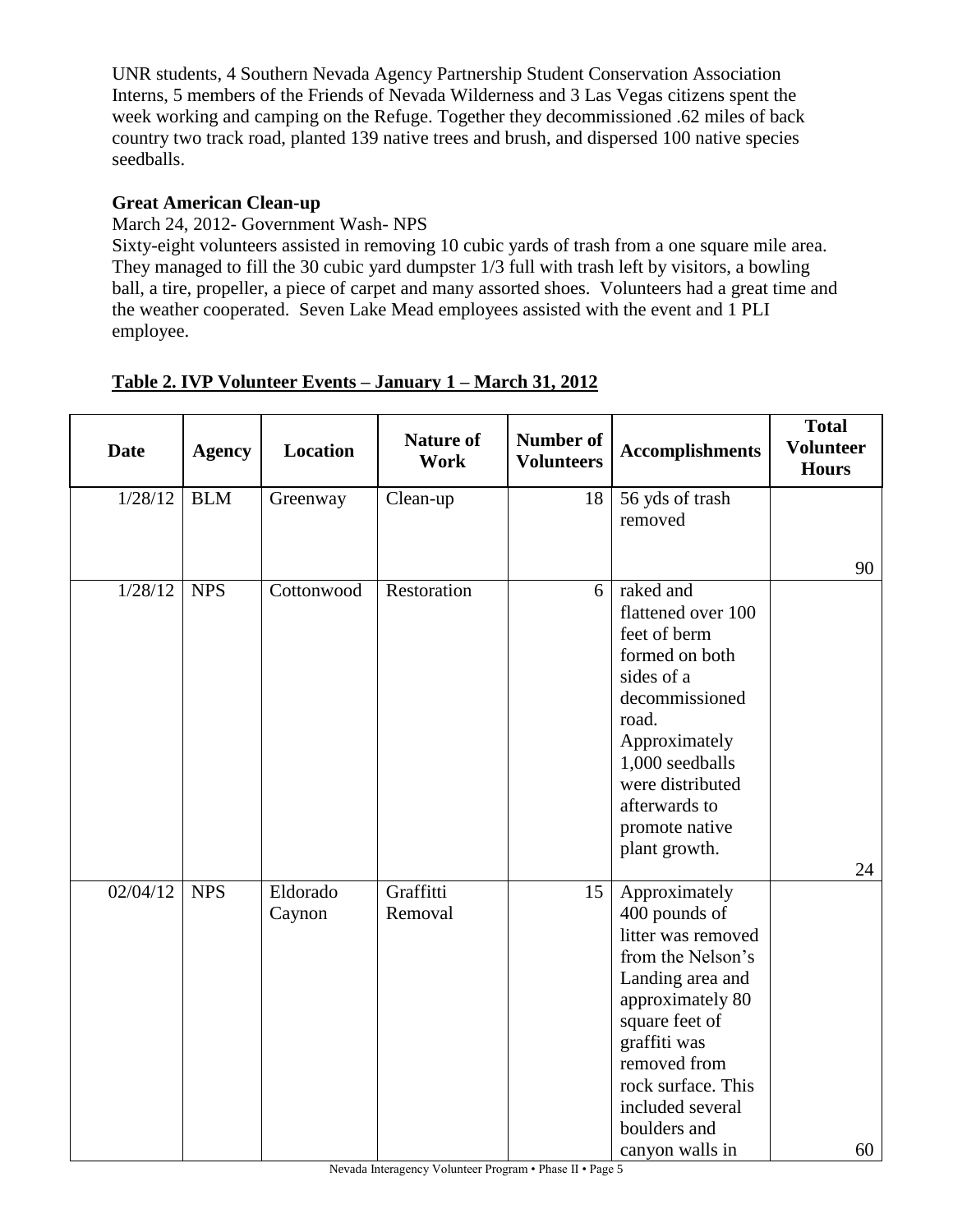|            |            |                                             |                    |                | the Nelson's Land<br>area.                                                                                                                                                                                                                                                                                                                  |                  |
|------------|------------|---------------------------------------------|--------------------|----------------|---------------------------------------------------------------------------------------------------------------------------------------------------------------------------------------------------------------------------------------------------------------------------------------------------------------------------------------------|------------------|
| 02/11/12   | <b>BLM</b> | Pahrump                                     | Clean-up           | 34             | Removed 140<br>cubic yards of<br>trash                                                                                                                                                                                                                                                                                                      | 136              |
| 02/25/12   | <b>BLM</b> | Van Allen<br>and Eldora                     | Clean-up           | 8              | Removed 20 cubic<br>yards of trash                                                                                                                                                                                                                                                                                                          | 32               |
| 2/28/12    | <b>FWS</b> | Desert<br>National<br>Wildlife<br>Refuge    | Restoration        | $\overline{0}$ |                                                                                                                                                                                                                                                                                                                                             | $\boldsymbol{0}$ |
| 03/10/2012 | <b>FWS</b> | Desert<br>National<br>Wildlife<br>Refuge    | Planting           | 59             | Planted 470 plants<br>and installed deep<br>pipes covering 3.5<br>acres near trails,<br>outwash channels,<br>the new pond and<br>Headquarters.                                                                                                                                                                                              | 236              |
| 3/10/12    | <b>NPS</b> | Lake Mead                                   | Seed<br>Collection | $\overline{0}$ |                                                                                                                                                                                                                                                                                                                                             | $\boldsymbol{0}$ |
| 03/10/2012 | <b>NPS</b> | Lake Mead<br>National<br>Recreation<br>Area | Clean-up           | 128            | removed litter<br>from 1.5 linear<br>miles along each<br>side of the road to<br>the Cottonwood<br>Cove marina, as<br>well as, cleaning 1<br>mile in each<br>direction of the<br>marina of beach<br>area.<br>Approximately 20<br>cubic yards of<br>litter was removed<br>which included<br>several feet of<br>sheet metal along<br>the road. | 648              |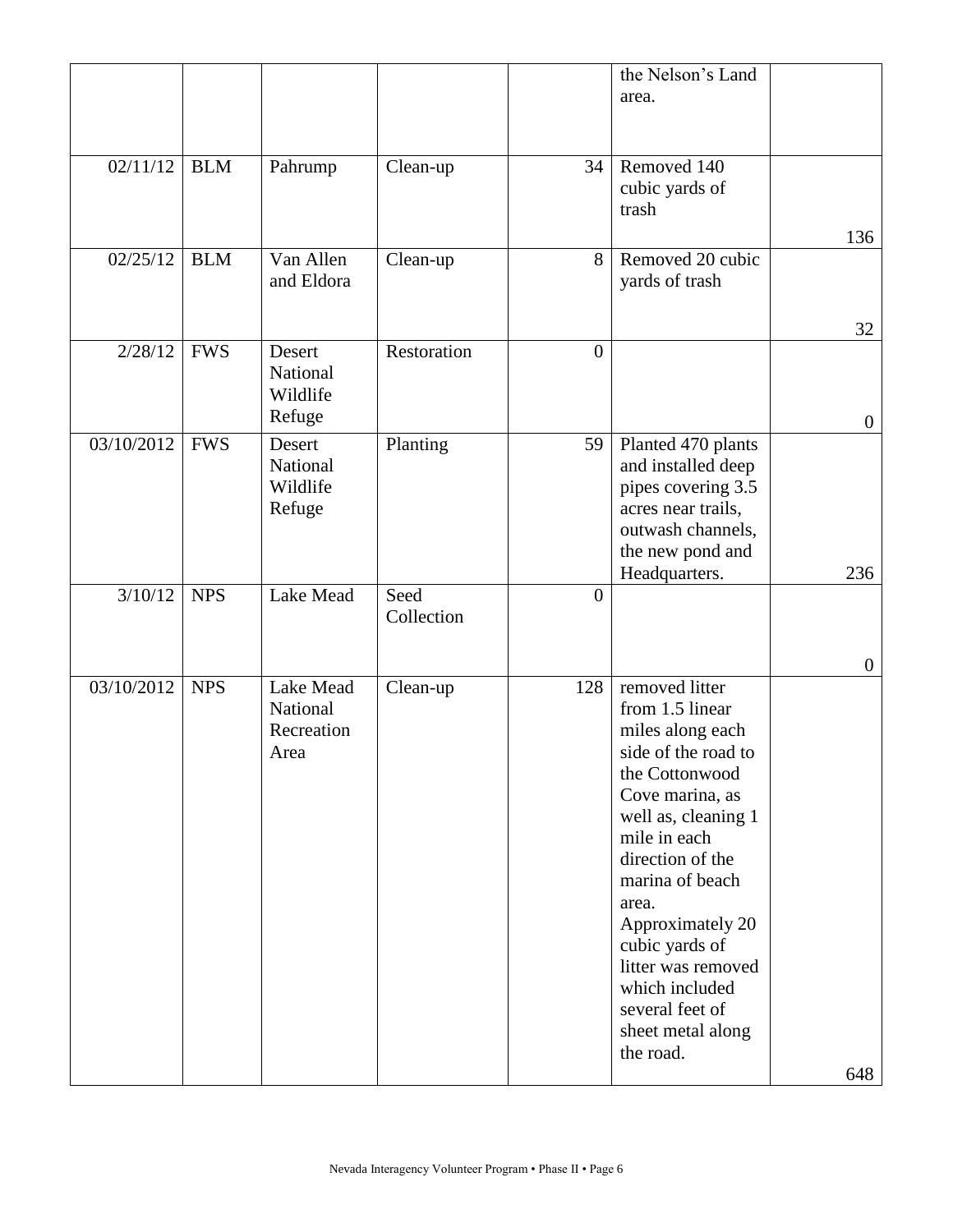| 03/17/2012                | <b>FWS</b>   | Ash<br><b>Meadows</b>                       | Restoration                 | 16         | On a beautiful day<br>for habitat<br>improvement<br>work on Ash<br>Meadow NWR,<br>16 volunteers split<br>into teams and<br>then gingerly used<br>hedge clippers to<br>trim cattails down<br>to the base.                                                               | 96    |
|---------------------------|--------------|---------------------------------------------|-----------------------------|------------|------------------------------------------------------------------------------------------------------------------------------------------------------------------------------------------------------------------------------------------------------------------------|-------|
| 03/19/2012-<br>03/23/2012 | <b>FWS</b>   | Desert<br>National<br>Wildlife<br>Refuge    | Restoration<br>and Planting | 12         | Decommissioned<br>.62 miles of back<br>country two track<br>road, planted 139<br>native trees and<br>brush, and<br>dispersed 100<br>native species<br>seedballs.                                                                                                       | 820   |
| $\overline{03}/24/2012$   | <b>NPS</b>   | Lake Mead<br>National<br>Recreation<br>Area | Clean-up                    | 68         | Removed10 cubic<br>yards of trash<br>from a one square<br>mile area. They<br>managed to fill the<br>30 cubic yard<br>dumpster 1/3 full<br>with trash left by<br>visitors, a bowling<br>ball, a tire,<br>propeller, a piece<br>of carpet and<br>many assorted<br>shoes. | 272   |
| <b>TOTALS</b>             | 14<br>Events |                                             |                             | <u>364</u> |                                                                                                                                                                                                                                                                        | 2,414 |

**Table 2 shows the details of the types of events that were conducted with the assistance of the IVP team from January thru March, 2012**